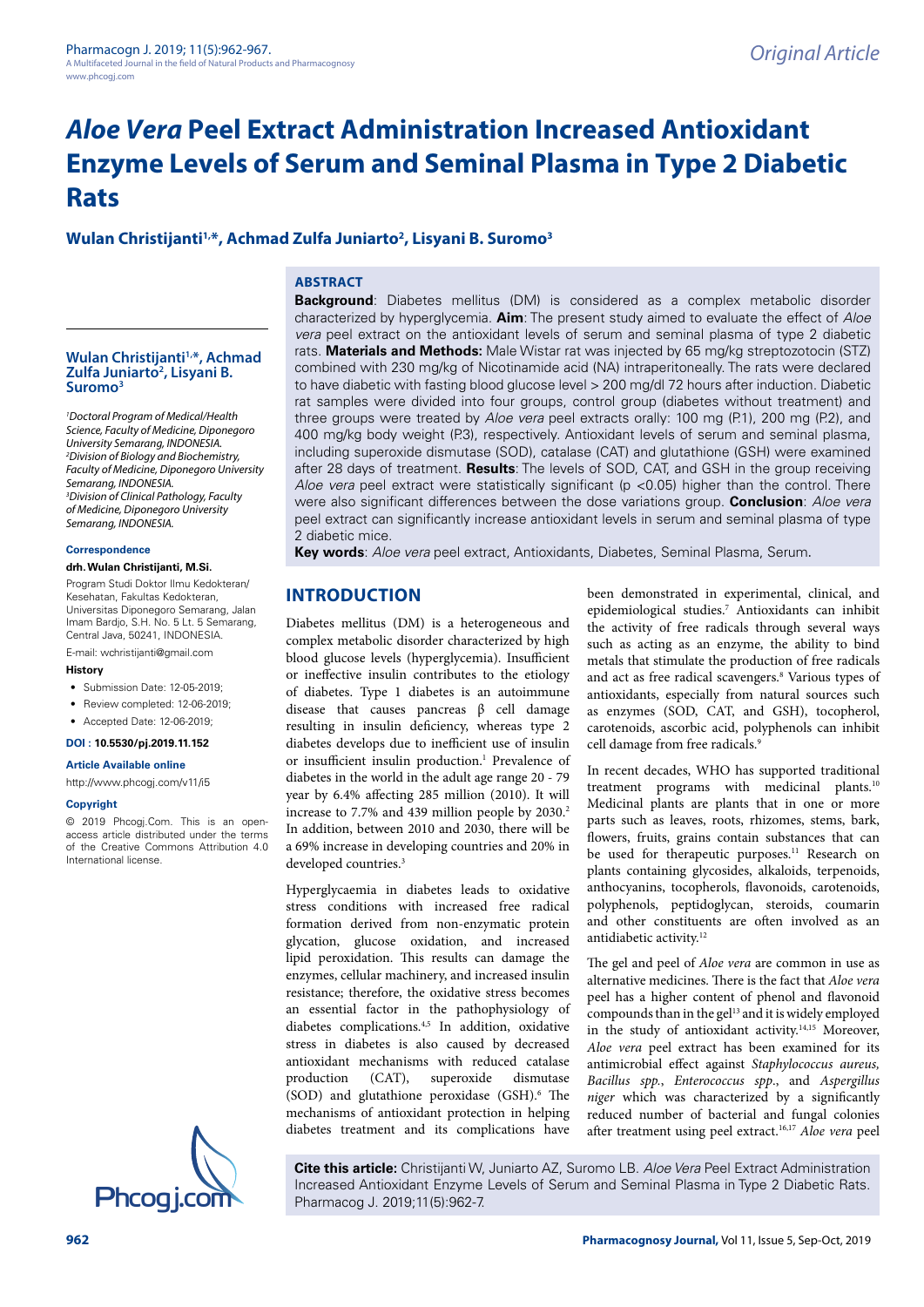also has strong scavenging activity against radical superoxide and is moderate for lipid peroxidation.18 Other researchers state that peel extracts can significantly reduce serum 8-oxo-dG levels compared to the gel.<sup>19</sup>

## **MATERIALS AND METHODS**

#### Animal samples and experimental design

An experimental study with post test only control group design was employed. Thirty-two Wistar rats weighing 175 - 200 g were acclimated for one week before treatment. Rats were placed in individual cages with a standard feed of pellets and *ad libitum* drinking. They were maintained indoors with temperatures at  $\pm$  24 °C, humidity and light-dark cycles of 12 h: 12 h by laboratory protocol of Food and Nutrition, Inter-University Food and Nutrition Studies Center, Gadjah Mada University, Yogyakarta. The Commission of Health Research Ethics Faculty of Medicine Diponegoro University/RSUP dr. Kariadi Semarang has approved this research.

#### Chemicals

Streptozotocin (No: 32238-91) and nicotinamide acid (No: 24303-84) were obtained from Nacalai Tesque, Inc. Kits from bioVision Inc., USA were used for examining the serum and seminal plasma antioxidant; i.e., superoxide dismutase (Catalog #K335-100), catalase (Catalog # K773-100) and glutathione (Catalog # K264-100).

### Extraction of Aloe vera

*Aloe vera* plants were obtained from Sleman, Special Region of Yogyakarta Province, Indonesia. The plants were subsequently identified in the Laboratory of Plant Taxonomy, Department of Biology, Faculty of Mathematics and Natural Sciences, Universitas Negeri Semarang (No. 800/UN/37.1.4.5/LT/2017). *Aloe vera* leaf peel was cut into small pieces ± 2 cm. It was dried in a cabinet dryer at 40 °C and mashed into flour. The flour was dissolved in 70% ethanol with a ratio of 1:10, macerated for 48 h to get the macerate which was further concentrated with the rotary evaporator to obtain the viscous extract.

#### Induction of type 2 diabetes mellitus and treatment

Thirty-two rats were injected with a single dose of streptozotocin at 65 mg/kg and nicotinamide acid at 230 mg/kg body weight intraperitoneally. Diabetic rats were characterized by blood glucose levels of ≥ 200 mg/dl at 72 h after induction.<sup>20</sup> Then, it was divided into 4 groups with 8 rats on each group, i.e., the first group is control group (C) that treated using placebo, second group was received 100 mg/ kg (P.1), then for third 200 mg/kg (P.2) and fourth group were received 400 mg/kg of *Aloe vera* peel extract (P.3). *Aloe vera* leaf peel extract was given for 28 days.

At the end of the study, blood was taken from an orbital vein with microhematocrit and collected in the microtubes with EDTA as an anticoagulant. Microtubes were centrifuged at 4000 rpm for 15 min to get the serum. Rats were decapitated and dissected in the

abdominal section. Then, testes and its ducts were taken. Next, the caudal epididymis section was cut into pieces and mixed with 2 ml PBS (phosphate buffer saline) solution. Homogenate was centrifuged at 4000 rpm for 15 min to obtain the supernatant used for examination of superoxide dismutase, catalase, and glutathione.<sup>21</sup> Superoxide dismutase (SOD) serum and seminal plasma were measured using the xanthine oxidase activity.<sup>22</sup> Catalase (CAT) was measured based on the reduction of the hydrogen peroxide bond  $(H_2O_2)^{23}$  Glutathione (GSH) was examined based on the 5,5-dithiobis (2-nitrobenzoic acid) (DTNB) reaction<sup>24</sup>

#### Data analysis

Data were presented as the mean  $\pm$  standard deviation (SD). The significant difference between the control group and treatment groups was analyzed statistically by one-way ANOVA followed by LSD (*Least Significance Different*) test. The result is significant with the p-value at *< 0.05*.

#### **RESULTS**

The results of the antioxidant of the serum are presented in Table 1. The mean SOD of the control group (21.81  $\pm$  5.97) showed a significant difference ( $p < 0.05$ ) compared with P.1 (39.21  $\pm$  7.49), P.2 (52.20  $\pm$ 6.28) and P.3 (59.56  $\pm$  5.34). P.1 was significantly different ( $p < 0.05$ ) with P.2 and P.3; P.2 was also significantly different from P.3. *Aloe vera* peel extract of each dose 100, 200 and 400 mg/kg gave a significant difference in the levels of CAT and GSH P.1 (2.48  $\pm$  0.07 and 46.01  $\pm$ 3.27), P.2 ( $5.07 \pm 0.12$  and  $66.17 \pm 2.97$ ) and P.3 ( $5.65 \pm 0.29$  and  $76.01$  $± 2.06$ ) compared to the control group (1.89  $± 0.15$  and 27, 88  $± 3.26$ ). Catalase and GSH between treatment groups also showed a significant difference (*p <0.05*).

*Aloe vera* leaf peel extract was able to significantly increased SOD, CAT, and GSH of the serum. Figure 1 shows that the control group is lower for SOD, CAT, and GSH than the treatment group and will increase consecutively according to the dose of *Aloe vera* peel extract given at 100, 200 and 400 mg/kg.

The superoxide dismutase of seminal plasma in the control group  $(14.22 \pm 7.09)$  was significantly lower with P.1 (27.94  $\pm$  6.93), P.2  $(46.32 \pm 5.64)$  and P.3  $(49.02 \pm 6.79)$ , as well as P.1, compared to P.2 and P.3 group; while P.2 was no different from P.3. The control group CAT levels (1.83  $\pm$  0.15) showed significant different ( $p$  <0.05) with the treatment group, also for P.1 (2.40  $\pm$  0.09), P.2 (5.04  $\pm$  0.09) and P.3 (5.56  $\pm$  0.19), which was significantly different one with others. Glutathione of seminal plasma of control group  $(26.91 \pm 2.96)$ , P.1  $(43.89 \pm 4.09)$ , P.2  $(63.28 \pm 3.85)$  and P.3  $(73.02 \pm 2.33)$  showed significant differences in each group (Table 2).

The superoxide dismutase level of seminal plasma (14.22 U/ml), CAT (1.83 nmol/ml) and GSH (26.91 μg/ml) were the lowest control group which would then increased according to the dose of *Aloe vera* extract given successively P.1 (27.94, 2.40, 43.89), P.2 (46.32; 5.04; 63.28) and P.3 (49.02; 5.56; 73; 02) (Figure 2).

**Table 1: Superoxide dismutase, catalase and glutathione of type 2 diabetic rat serum on control and treatment group of** *Aloe vera* **peel extract.**

| Group                  | Superoxide dismutase<br>$(SOD)$ (U/ml) | Catalase (CAT) (nmol/ml) | <b>Gluthatione (GSH)</b><br>$(\mu q/ml)$ |
|------------------------|----------------------------------------|--------------------------|------------------------------------------|
| $DM + Distilled water$ | $21.81 + 5.97$                         | $1.89 \pm 0.15$          | $27.88 \pm 3.26$                         |
| $DM + 100$ mg/kg/day   | $39.21 + 7.49^{4}$                     | $2.48 \pm 0.07^{*}$      | $46.01 \pm 3.27^{*}$                     |
| $DM + 200$ mg/kg/day   | $52.20 \pm 6.28$ <sup>**</sup>         | $5.07 \pm 0.12^{*}$      | $66.17 \pm 2.97^{*}$                     |
| $DM + 400$ mg/kg/day   | $59.56 \pm 5.34^{**}$                  | $5.65 \pm 0.29^{*}$      | $76.01 \pm 2.06^{*}$                     |

Data is presented as mean  $\pm$  Sd. \* *p* < 0.05 compared to control  $\neq$  *p* < 0.05 between treatments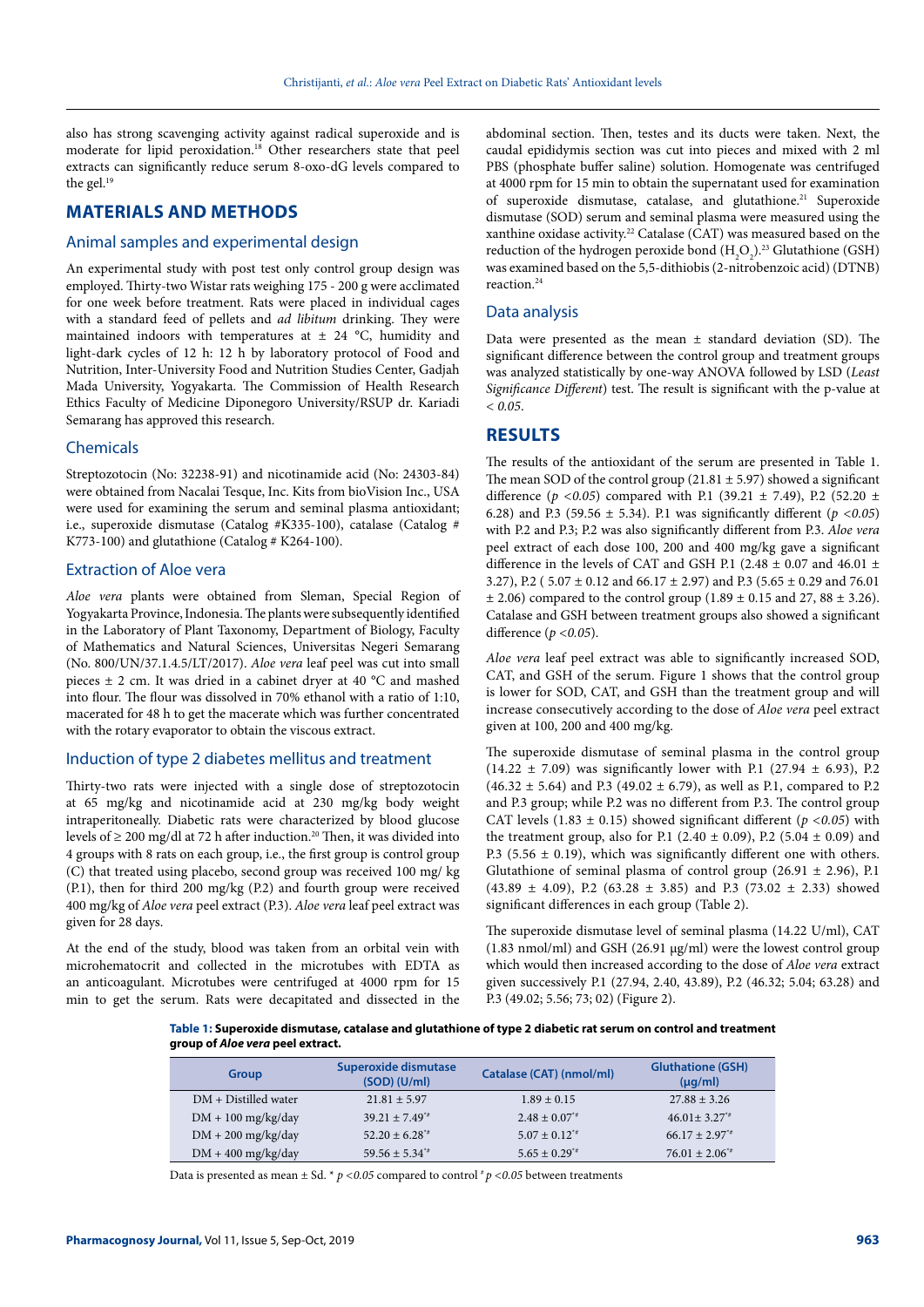





**Figure 2:** Comparison of superoxide dismutase, catalase, and glutathione of rat seminal plasma of control and treatment group. Bars with the same letters are not significantly different (*p <0.05*).

**Table 2: Superoxide dismuatse, catalase, and glutathione of type 2 diabetic rats seminal plasma on control and treatment group of** *Aloe vera* **peel extract.**

| <b>Group</b>           | Superoxide dismutase (SOD)<br>(U/ml) | Catalase (CAT) (nmol/<br>ml) | <b>Gluthatione (GSH)</b><br>$(\mu q/ml)$ |
|------------------------|--------------------------------------|------------------------------|------------------------------------------|
| $DM + Distilled water$ | $14.22 + 7.09$                       | $1.83 \pm 0.15$              | $26.91 \pm 2.96$                         |
| $DM + 100$ mg/kg/day   | $27.94 \pm 6.93^{*}$                 | $2.40 \pm 0.09^{*}$          | $43.89 \pm 4.09^{4}$                     |
| $DM + 200$ mg/kg/day   | $46.32 + 5.64^{4}$                   | $5.04 \pm 0.09^{*}$          | $63.28 \pm 3.85^{*}$                     |
| $DM + 400$ mg/kg/day   | $49.02 + 6.79$ <sup>*</sup>          | $5.56 \pm 0.19^{4}$          | $73.02 \pm 2.33^{*}$                     |

Data is presented as mean  $\pm$  SD. \*  $p$  <0.05 compared to control, \*  $p$  <0.05 between treatments

### **DISCUSSION**

The level of blood glucose was found to be higher than the normal level. It indicates that there was oxidative stress by the elevation of free radicals and the mechanism of antioxidants alleviation. The results showed that serum SOD, CAT, and GSH levels in the diabetic group were significantly the lowest (Table 1, Figure 1). This result is the same as the results of the study of the Abo-Youssef *et al.*25, which stated that the group of diabetic rats induced by streptozotocin had decreased levels of SOD and GSH. The administration of *Aloe vera* skin extract at a dose of 100, 200, and 400 mg/kg in diabetic rats could significantly increase serum SOD, CAT, and GSH. This result is supported by a study that was resulting in the levels of the antioxidant enzymes (SOD and GSH) increase, and the malondialdehyde (MDA) levels decrease with the administration of aqueous extract of *Aloe vera* doses at 150 and 300 mg/kg.26

The presence of free radicals can be reduced by involving endogenous and exogenous antioxidants. Food is the best source of various exogenous antioxidants.27 For example, vegetables and fruits are rich in vitamins (E, C) and polyphenol compounds, which are included as important antioxidants.28 In this case, *Aloe vera* peel contains organic and bioactive compounds that have great potential as antioxidants such as flavonoids, ascorbate acid, β-carotene, and α-tocopherol.29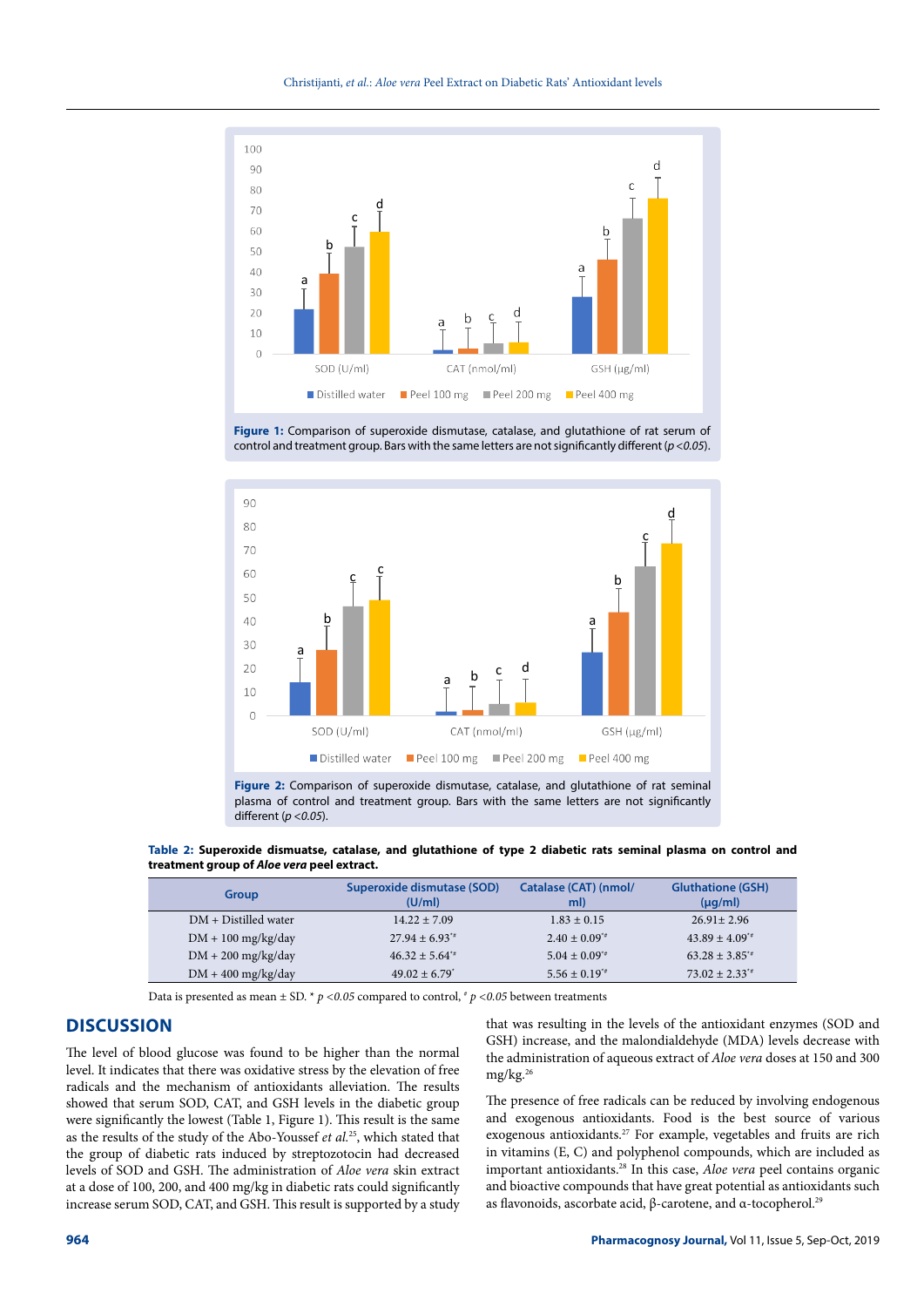*Aloe vera* is one of the popular plants with its feature of active substances. Many previous studies used *Aloe vera* gel as antidiabetic agent<sup>30,31</sup> and to accelerate spermatogenesis.<sup>32,33</sup> In this research, *Aloe vera* peel was proved that it has several constituents better than the gel part. Peel extract with ethanol solvent has free radical scavenger activity 39.7% greater than 14.2%.34 Antioxidant activity with *2,2-Azio-bis(3 ethylbenzthiazoline-6-sulphonic acid)* ABTS method at 10.4 ± 0.5 mg/ ml, total phenol 7.99  $\pm$  0.26 mg gallic acid equivalent (GAE)/g, 9.17  $\pm$ 0.19 mg quercetin equivalent (QE)/g flavonoids were also higher than gel extracts.13

Antioxidant enzymes in seminal plasma also increased significantly in the group that received *Aloe vera* peel extract compared to the diabetes group (Table 2, Figure 2). Antioxidants in seminal plasma play an important role in protecting sperm because of the limitations of intracellular antioxidants.35 Seminal plasma has a rich source of antioxidants such as SOD, GSH, catalase, vitamin C, and vitamin E as a defense mechanism to protect sperm from oxidative stress.<sup>36</sup>

Enzymatic antioxidants are natural antioxidants to neutralize excess free radicals and to prevent cell damage. The SOD enzyme is the earliest defense against free radicals in all cells and converts  $O_2^-$  to  $H_2O_2$ .<sup>37</sup> Glutathione peroxidase plays the role of its catalyst by reducing hydrogen peroxide and organic peroxide including phospholipid peroxide<sup>38,39</sup>, whereas catalase breaks down hydrogen peroxide into oxygen and water.<sup>9</sup>

*Aloe vera* is one of the recognized medicinal plants in diabetes management and is beneficially protective acting as free radical scavengers and other antioxidant properties in diabetic patients.<sup>31</sup> Aloe vera has antioxidant potential through mechanisms to inhibit the free radical formation and increase cellular thiol status.25 Presence of various antioxidants such as flavonoids can act directly to scavenge for reactive oxygen metabolites.<sup>26</sup> Phenolic compounds and flavonoids contribute by donating hydrogen atoms.40 In addition, they also inhibit enzymes and elements involved in the formation of free radicals, reduce hydrogen peroxide, and produce highly reactive hydroxyl radicals.<sup>41</sup> These antioxidant components can directly look for reactive oxidants, protect membranes lipids from lipid peroxidation which can ultimately reduce the total or partial clinical abnormality of diabetes.<sup>42</sup>

#### **CONCLUSION**

*Aloe vera* peel extract has a potency of reducing the oxidative in the diabetic rat by increasing the serum and seminal plasma antioxidant levels. Data from the study showed that administration of a peel extract dose of 400 mg/kg was able to provide the highest levels for SOD, CAT, and GSH.

### **ACKNOWLEDGMENTS**

his research was supported by the Government of the Republic of Indonesia through the Directorate General of Higher Education (BPPS) and Semarang State University (UNNES) Year 2014-2018.

## **CONFLICTS OF INTEREST**

All authors declare that there is no conflict of interest in this research content and its components of the process (sample, preparation, research, and publication).

#### **REFERENCES**

- 1. Awasthi A, Parween N, Singh VK, Anwar A, Prasad B, Kumar J. Diabetes: symptoms, cause and potential natural therapeutic methods. Adv Diabetes Metab. 2016;4(1):10-23.
- 2. World Health Organization. Global Report on Diabetes: World Health Organization 2016: 6, Avenue Appia, 1211 Geneva 27, Switzerland.
- 3. Shaw JE, Sicree RA, Zimmet PZ. Global Estimates of the Prevalence of Diabetes for 2010 and 2030. Diabetes Res Clin Pract. 2010;87(1):4-14.
- Maria-Luisa Lazo-de-la-Vega-Monroy, Cristina Fernández-Mejía. Oxidative stress in diabetes mellitus and the role of vitamins with antioxidant actions : Chapter 9 Intech Inc 2013. <http://dx.doi.org/10.5772/51788>
- 5. Chikezie PC, Ojiako OA, Ogbuji OC. Oxidative stress in diabetes mellitus. Integr Obes Diabetes. 2015;1(3):71-9.
- 6. Ullah A, Khan A, Khan I. Diabetes mellitus and oxidative stress––A concise. Saudi Pharm J. 2015.
- 7. Matough FA, Budin SB, Hamid ZA, Alwahaibi N, Mohamed J. The role of oxidative stress and antioxidants in diabetic complications. Sultan Qaboos Univ Med J. 2012;12(1):5-18
- 8. Zatalia SR, Sanusi H. The role of antioxidants in the pathophysiology, complications, and management of diabetes mellitus. Acta Medica Indonesiana. 2013;45(2):141-7.
- Kumar S. Free radicals and antioxidants: Human and food system. Adv Appl Sci Res. 2011;2(1):129-35.
- 10. Manjunath K, Subash K, Tadvi N, Manikanta M, Rao U. Effect of *Aloe vera* leaf extract on blood glucose levels in alloxan induced diabetic rats. Natl J Physiol Pharm Pharmacol. 2016;6(5):471-4.
- 11. Matheka DM, Alkizim FO. Complementary and alternative medicine for type 2 diabetes mellitus: Role of medicinal herbs. J Diabetes Endocrinol. 2012;3(4):44- 56.
- 12. Akinmoladun AC, Farombi EO, Oguntibeju OO. Antidiabetic botanicals and their potential benefits in the management of diabetes mellitus. Antioxidant-Antidiabetic Agents and Human Health: InTech 2014.
- 13. Vidic D, Tarić E, Alagić J, Maksimović M. Determination of total phenolic content and antioxidant activity of ethanol extracts from aloe spp. Bull Chem Technol Bosnia Herzegovina. 2014;42:5-10.
- 14. López A, de Tangil MS, Vega-Orellana O, Ramírez AS, Rico M. Phenolic constituents, antioxidant and preliminary antimycoplasmic activities of leaf skin and flowers of *Aloe vera* (L.) Burm. F.(Syn. A. Barbadensis Mill.) from the Canary Islands (Spain). Molecules. 2013;18(5):4942-54.
- 15. Narsih, Agato. Evaluation of bioactive compounds of aloe vera extract using subcritical water method. BTAIJ. 2016:12(3):113-20.
- 16. Ka HK, Min KH, Sun YH, Bo YM, Sook S, Jin HB, Yong Ho Park. Antimicrobial and immunomodulatory effects of Aloe vera peel extract. Journal of Medicinal Plants Research. 2011:5(22):5384-92.
- 17. Chaudhary A, Kumar N. Antimicrobial activity of zinc oxide nanoparticles synthesized from Aloe vera peel extract. SN Applied Sciences. 2019;1:136.
- 18. Chun-hui L, Chang-hai W, Zhi-liang X, Yi W. Isolation, chemical characterization and antioxidant activities of two polysaccharides from the gel and the skin of Aloe barbadensis Miller irrigated with sea water. Process Biochemistry. 2007;42(6):961-70.
- 19. Christijanti W, Marianti A, Isnaeni W. Aloe vera extract reduces 8-oxo-2' deoxyguanosine levels and improves total antioxidant in streptozotocin-induced diabetic rats. Universa Medicina. 2017;36:34-41.
- 20. Ghasemi A, Khalifi S, Jedi S. Streptozotocin-nicotinamide-induced rat model of type 2 diabetes. Acta Physiol Hung. 2014;101(4):408-20.
- 21. Ghalehkandi, JG. Garlic (Allium Sativum) juice protects from semen oxidative stress in male rats exposed to chromium chloride. Animal Reproduction. 2014;11(4):526-32.
- 22. Tavilani H, Goodarzi MT, Vaisi-raygani A, Salimi S, Hassanzadeh T. Activity of antioxidant enzymes in seminal plasma and their relationship with lipid peroxidation of spermatozoa. International Braz J Urol. 2008; 34(4):485-91.
- 23. Shamsi M, Venkatesh S, Kumar R, Gupta N, Malhotra N, Singh N, et al. Antioxidant levels in blood and seminal plasma and their impact on sperm parameters in infertile men. Indian J Biochem Biophys. 2010;47:38-43.
- 24. Shete S, Hulke SM, Thakare A, Patil P. Correlation of sperm function test with antioxidant levels in seminal plasma. Natl J Physiol Pharm Pharmacol. 2012;2(2):159-66.
- 25. Abo-Youssef AMH, Messiha BAS. Beneficial effects of *aloe vera* in treatment of diabetes: Comparative *in vivo* and *in vitro* studies. Bull Fac Pharm Cairo Univ. 2013;51(1):7-11.
- 26. Mohapatra S, Pradhan S, Rath B, Tripathy S. Antioxidant properties of *aloe vera* in streptozotocin induced diabetic rats. Int J Pharm Bio Sci. 2013;4(3):187-91.
- Dong-Ping X, Ya L, Xiao M, Tong Z, Yue Z, Jie Z. Natural antioxidants in foods and medicinal plants: Extraction, assessment and resources. Int. J Mol Sci. 2017;18:96.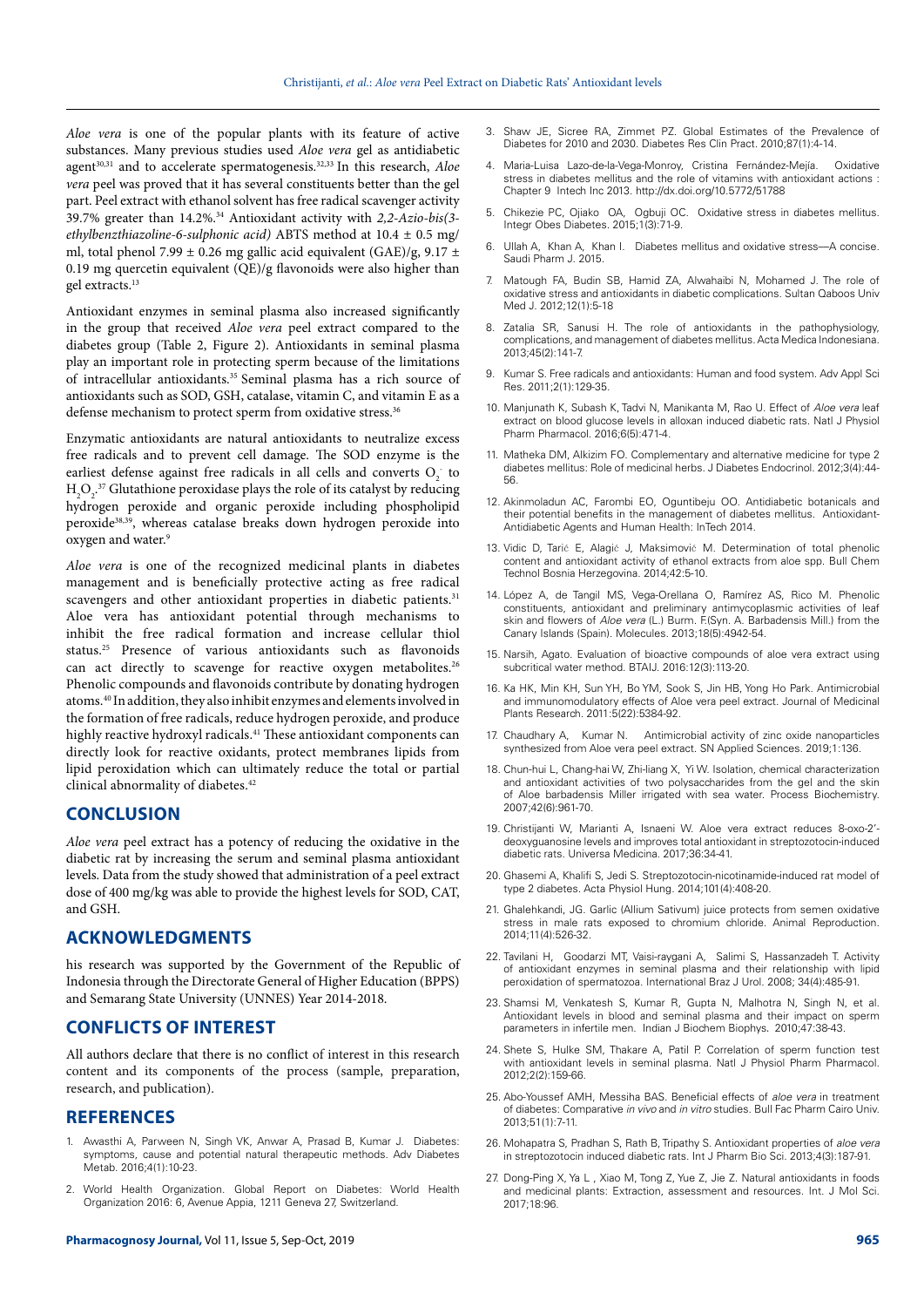- 28. Bajaj S, Khan A. Antioxidants and diabetes. Indian J Endocrinol Metab. 2012;16(2):S267-71.
- 29. Kumar S, Yadav J. Ethnobotanical and pharmacological properties of *Aloe vera*: A review. J Med Plants Res. 2014;8(48):1387-98.
- 30. Enas AKM. Antidiabetic, antihypercholestermic and antioxidative effect of *aloe vera* gel extract in alloxan induced diabetic rats. Aust J Basic Appl Sci. 2011;5(11):1321-7.
- 31. Ramachandraiahgari, Y, Madhavi R, Somesula SR, Adi PJ, Mannur IS, Enamala M, et al. Protective role of ethanolic extract of *aloe vera* antioxidant properties on liver and kidney of streptozotocin-induced diabetic rats. Dig J Nanomater Biostructures. 2012;7(1):175-84.
- 32. Shahraki A, Mojahed AS, Afshar-Goli J. The effects of hydroalcoholic extract of *aloe vera* gel on spermatogenesis of adult male rats. Int J Biosci. 2014;5:158- 65.
- 33. Estakhr J, Javdan N. Spermatogenic activity of *aloe vera* in adult male rats. Pharmacologyonline. 2011;2:886-9.
- 34. Liu P, Chen D, Shi J. Chemical constituents, biological activity and agricultural cultivation of *aloe vera*-a review. Asian J Chem. 2013;25(12):6477-85.
- 35. Palani AF. Effect of serum antioxidant levels on sperm function in infertile male. Middle East Fertility Society Journal. 2018;(23):19-22.
- 36. Sheikh N, Amiri I, Najafi R, Goodarzi MT. The correlation between total antioxidant capacity and nitric oxide concentration in seminal plasma with sperm DNA damage. African Journal of Biotechnology. 2010; 9(35):5739-45.
- 37. Maria-Luisa LVM, Fernández-Mejía C. Oxidative stress in diabetes mellitus and the role of vitamins with antioxidant actions. 2013.
- 38. Adewoyin M, Ibrahim M, Roszaman , Md Isa ML, Alewi NAM, Rafa AAA, *et al.* Male infertility: the effect of natural antioxidants and phytocompounds on seminal oxidative stress. Diseases. 2017;5(9):1-26.
- 39. Amrit KB, Bilaspuri GS. Impacts of oxidative stress and antioxidants on semen functions. Veterinary Medicine International. 2011;1-7.
- 40. Ozsoy N, Candoken E, Akev N. Implications for degenerative disorders: antioxidative activity, total phenols, flavonoids, ascorbic acid, β-carotene and β-tocopherol in *aloe vera*. Oxidative Med Cell Longev. 2009;2(2):99-106.
- 41. Kumar S, Pandey AK. Chemistry and biological activities of flavonoids: An Overview. Sci World J. 2013:1-16.
- 42. Tiwari SC, Husain N. Biological activities and role of flavonoids in human health–A. Indian J Sci Res. 2017;12(2):193-6.



# *Aloe vera* peel extract increased levels of antioxidant enzymes in streptozotocin induced diabetic rats

# **ABOUT AUTHORS**



**Wulan Christijanti** since 1996 worked as a lecturer in Animal Physiology, Department of Biology, Faculty of Mathematics and Natural Sciences, Semarang State University. She is currently completing a doctoral program in the Doctoral Program in Medical / Health Sciences, Faculty of Medicine, Diponegoro University. Her research interest is the use of medicinal plants for the reproduction of male animals.



**Dr. Achmad Zulfa** is an Andrology specialist who received his PhD in 2014 from Erasmus Universiteit Rotterdam.

# **GRAPHICAL ABSTRACT**